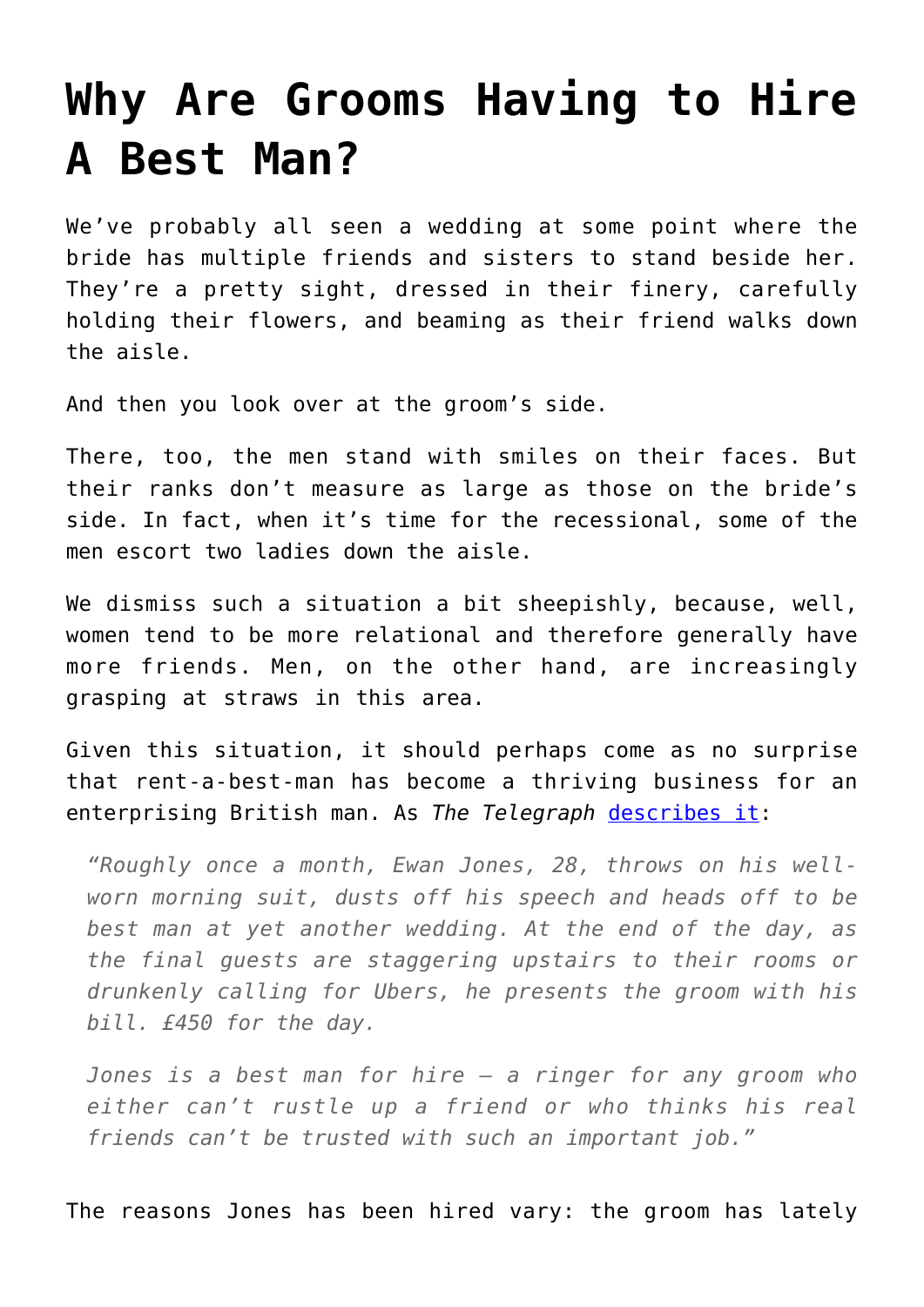removed to a foreign country and hasn't made friends; the nature of marriage at hand has caused rifts with former friends; and as mentioned above, the groom really doesn't have many reliable friends upon which to draw.

Such a scenario recalled to mind what my colleague Daniel Lattier [once noted](https://www.intellectualtakeout.org/blog/why-so-many-men-are-friendless) about the declining nature of male friendships. As he explains, reasons for the lack of male friendships include the [war on men in the workplace](https://www.bloomberg.com/view/articles/2016-03-09/the-war-on-men-in-the-workplace), the heavy emphasis on utilitarianism, and the shift from agrarian to office work.

Undoubtedly, these three aspects play a role in the reason why men are having to hire a best man for their weddings. But several more reasons for this particular wedding trend also come to mind.

The first is the decline of manners. As Jones explains, the idea for his rent-a-best-man business began when a groom confessed his hesitancy to ask his brother to do the honors. The brother, he confided, was "a bit edgy," suggesting that his behavior was rather unpredictable and ill-mannered. In this day and age, we often act like good manners and polite behavior aren't important. But when it comes down to it, no one is thrilled with the idea of their wedding day being ruined by an inappropriate comment or action placed in front of guests in the midst of the best man's speech.

The [decline of respect for marriage](https://ifstudies.org/blog/the-role-of-culture-in-declining-marriage-rates/) in general might also play a part. The role of best man was once viewed with seriousness, respect, and a bit of responsibility to encourage and advance the permanence of the marriage. But when marriages often last for only a few short years, it's not difficult to see why the role of best man can be filled by a person far removed from the groom's life.

Finally, many of today's men have grown up in single mother homes, never having the benefit of a father figure with whom